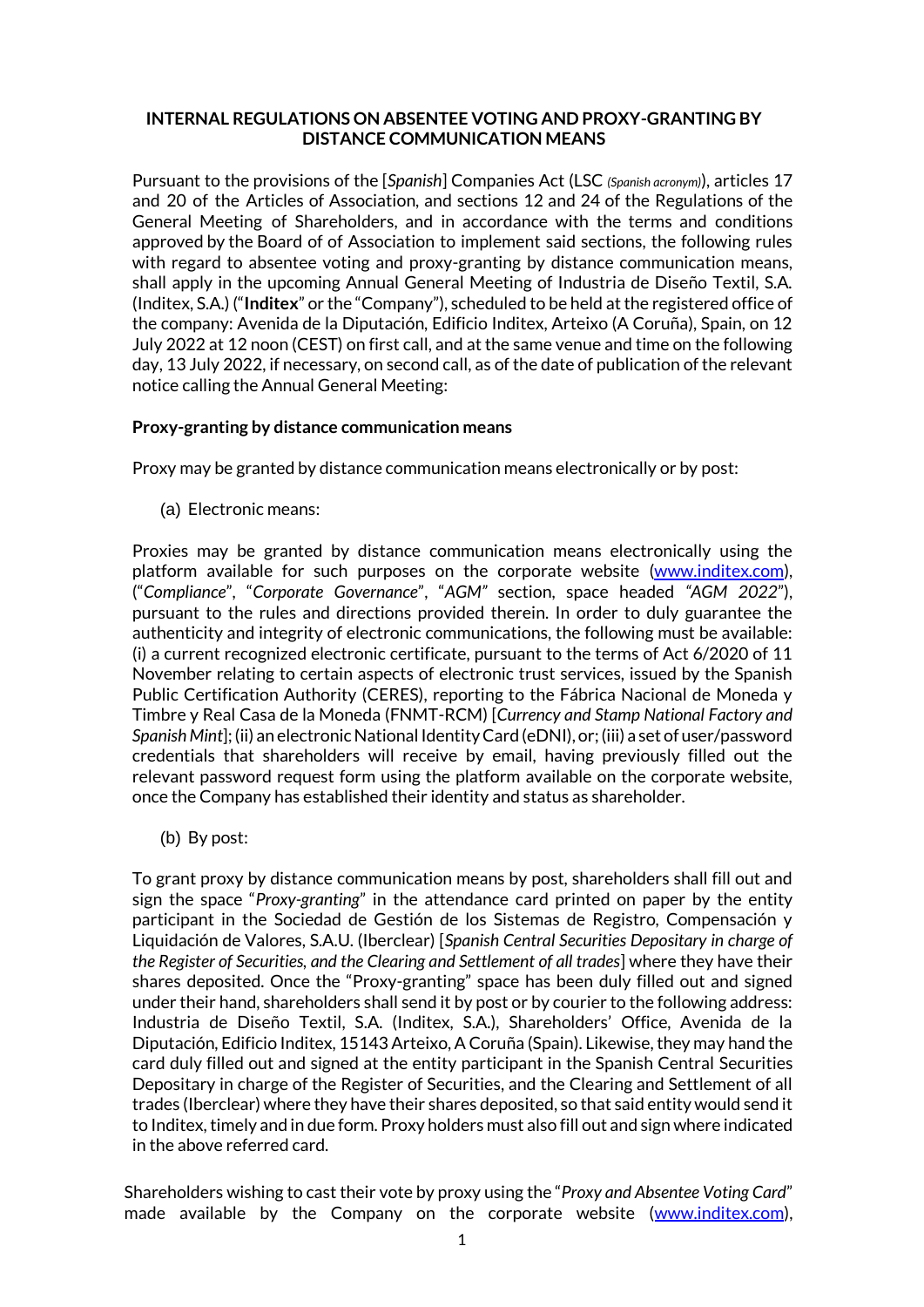("*Compliance*", "*Corporate Governance*", "*AGM"* section, space headed *"AGM 2022*"), should download it, print it, fill out the relevant parts and sign it where indicated. Subsequently, they should send it to the address stated in the above paragraph, together with the attendance card issued by the entity where they have their shares deposited, duly signed under their hand, or deliver both documents at the entity participant in the Spanish Central Securities Depositary in charge of the Register of Securities, and the Clearing and Settlement of all trades (Iberclear) where they have their shares deposited, so that it sends them timely and in due form to Inditex. Proxy holders must also fill out and sign where indicated in the above referred card.

In any case, proxy holders may be urged to evidence such proxy on the same day the Annual General Meeting is to be held.

(c) Common provisions:

Shareholders granting proxy by distance communication means, either by post or by email, undertake to notify the appointed proxy holder of the proxy granted. Where proxy is granted to a director of the Company, this notice shall be deemed to have been given upon receipt by the Company of said notice of proxy-granting, and in such case proxy holder shall be released from the obligation of identifying himself/herself, as provided in the next paragraph.

If the proxy holders attend in person, on the day and at the venue where the Annual General Meeting is to be held the appointed proxy holders shall identify themselves by producing their national identity card or passport, together with a printed copy of the proxy granted by post or electronically. With regard to proxy holders of legal persons, they must also produce a scanned copy of the document in support of the authorities to represent the shareholder who is a legal person.

Conversely, if the proxy holders remotely attend the Annual General Meeting, they shall follow the rules laid down in the document headed "Internal regulations on remote attendance" available on the corporate website [\(www.inditex.com\)](http://www.inditex.com/) in the "*Compliance*, "*Corporate Governance*", "*AGM*" section, in the space headed "AGM 2022"

Shareholders may not be represented by more than one proxy holder except as otherwise provided by statute or by the Regulations of the General Meeting of Shareholders.

Proxy holders may only exercise the voting right of their proxy grantors by attending the Annual General Meeting, either in person or remotely.

Shareholders attendance at the Annual General Meeting, whether in person or remotely, or having cast an absentee vote, shall have the effect of revoking the proxy granted, irrespective of the date on which it was granted.

# **Absentee voting**

Shareholders may cast vote regarding agenda items of the Annual General Meeting in advance by the following distance communication means:

(a) Electronic means:

Votes by electronic means must be cast via the platform made available for such purposes on the company's website [\(www.inditex.com](http://www.inditex.com/)) ("*Compliance*", "*Corporate Governance*", "*AGM" "AGM 2022"* section), following the rules and directions therein provided. In order to duly guarantee the authenticity and integrity of electronic communications, the following must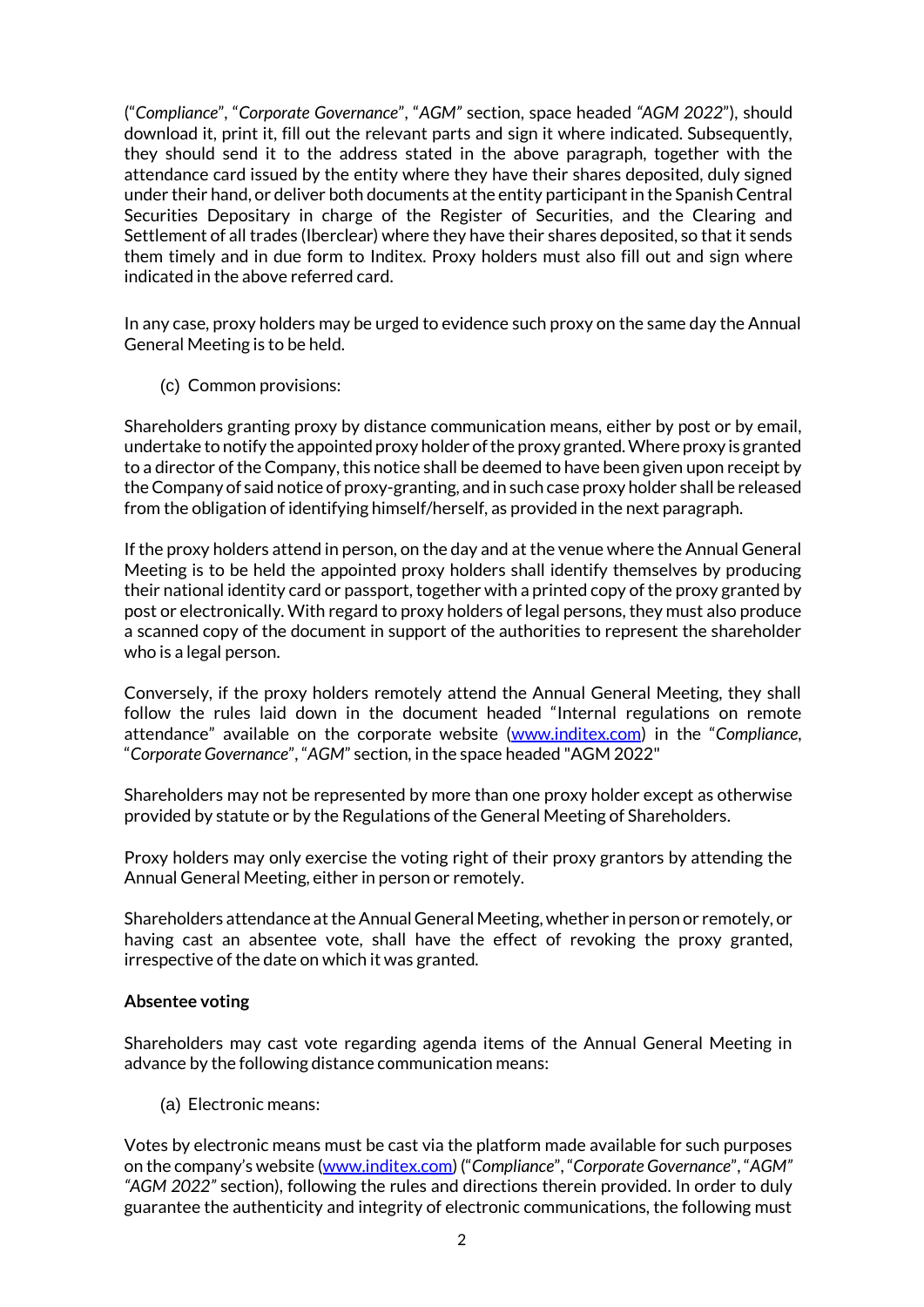be available: (i) a current recognized electronic certificate, pursuant to the terms of Act 6/2020 of 11 November relating to certain aspects of electronic trust services, issued by the Spanish Public Certification Authority (CERES), reporting to the Currency and Stamp National Factory and Spanish Mint; (ii) an electronic National Identity Card (eDNI), or; (iii) a set of user/password credentials that shareholders will receive by email, having previously filled out the relevant password request form using the platform available on the corporate website, once the Company has established their identity and status as shareholder.

## (b) By post:

To cast absentee vote by post, shareholders must fill out and sign the space headed "*Absentee Voting"* in the attendance card printed by the participant in the Spanish Central Securities Depositary in charge of the Register of Securities, and the Clearing and Settlement of all trades (Iberclear) where they have their shares deposited. Once they have filled out and signed under their hand where indicated the above referred "*Absentee Voting*" space, shareholders may send such card by post or by courier to the following address: Industria de Diseño Textil, Sociedad Anónima (Inditex, S.A.), Shareholders' Office, Avenida de la Diputación, Edificio Inditex, 15143 Arteixo, A Coruña (Spain). Likewise, they may deliver the card duly filled out and signed at the participant in the Spanish Central Securities Depositary in charge of the Register of Securities, and the Clearing and Settlement of all trades (Iberclear) where they have their shares deposited, so that it would send it to the Company, timely and in due form.

Where the "*Absentee Voting*" space is not included in the attendance card issued by the participant in the Spanish Central Securities Depositary in charge of the Register of Securities, and the Clearing and Settlement of all trades (Iberclear), or where shareholders should wish to use the "Proxy and Absentee Voting Card" form made available by the Company, shareholders who wish to cast their vote through distance communication means by post should download from the corporate website [\(www.inditex.com](http://www.inditex.com/)) the "*Proxy and Absentee Voting Card*", found in the *"Compliance", "Corporate Governance" "AGM"* section, in the space headed "*AGM 2022*", print it, fill it out and sign it in the "*Absentee voting by Post*" space. Subsequently, they must send it to the address above together with the above mentioned attendance card issued by the entity where they have their shares deposited, duly signed under their hand, or deliver both documents at the entity participant in the Spanish Central Securities Depositary in charge of the Register of Securities, and the Clearing and Settlement of all trades (Iberclear) where they have their shares deposited, so that it sends them timely and in due form to the Company.

#### **Rules on absentee voting and proxy-granting by distance communication means**

Pursuant to the provisions of section 521 LSC, articles 17 and 20 of the Articles of Association and sections 12 and 24 of the Regulations of the General Meeting of Shareholders, the basic rules regarding absentee voting and proxy-granting by distance communication means are hereunder reproduced:

- i) Absentee votes and proxies granted by distance communication means (whether electronic or by post) shall be received at the Company twenty-four (24) hours in advance of the time scheduled for the Annual General Meeting to be held on first call, that is by 12 noon (CEST) on 11 July 2022.
- ii) Voting and granting of proxy services by electronic means shall be made available to shareholders as of 23 June 2022, inclusive.
- iii) Absentee voting shall entail the revocation of the proxy granted through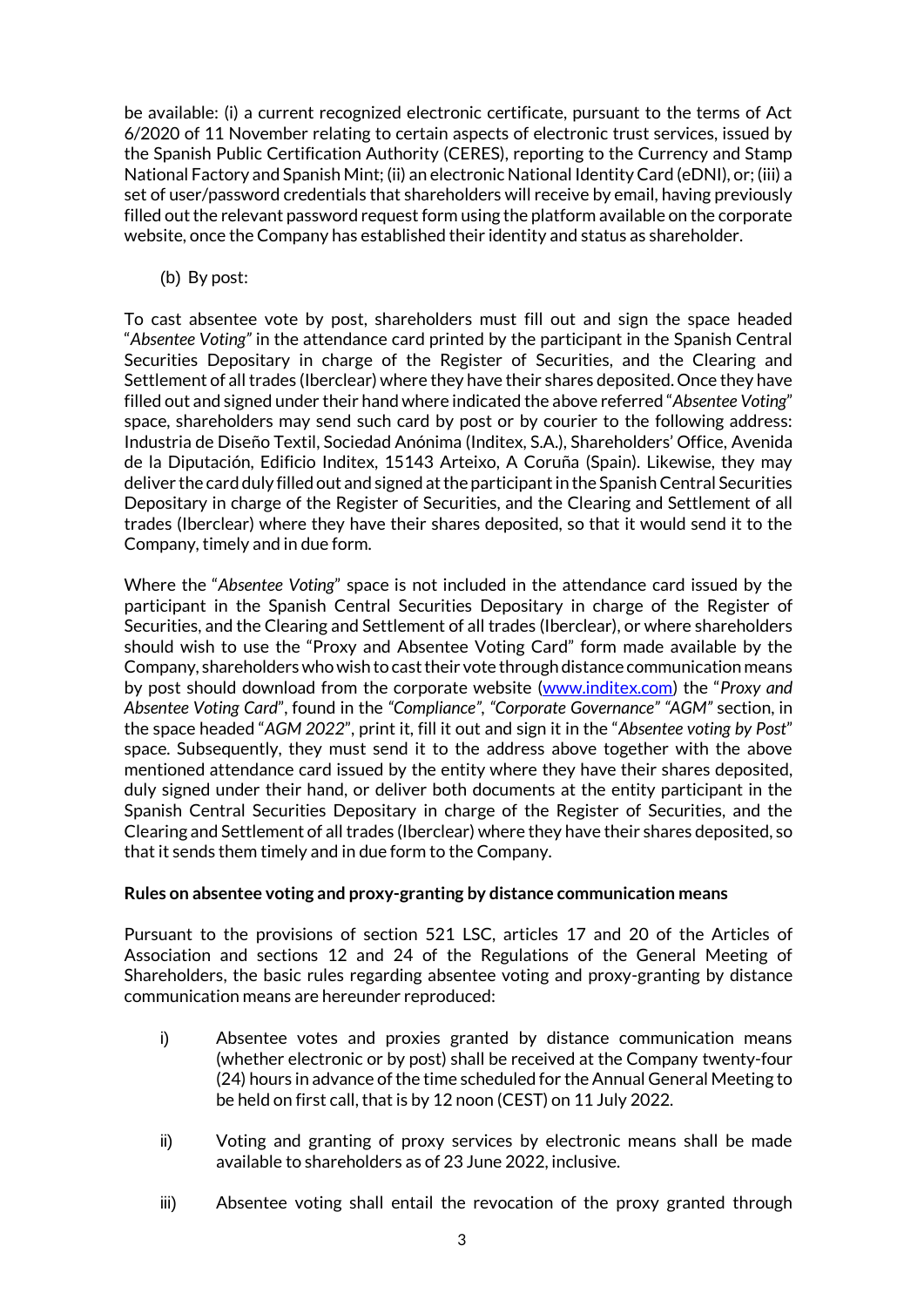distance communication means, regardless of their respective dates.

- iv) Attendance at the Annual General Meeting, either in person or remotely, by any shareholder having previously granted proxy by electronic means or cast absentee vote, shall entail revocation of said proxy or vote.
- v) Votes cast by post or by electronic means shall be deemed to be revoked by a dissenting vote subsequently sent.
- vi) Where a shareholder would validly grant several proxies, the last one received at the Company shall prevail, irrespective of the method used to grant them.
- vii) Before granting proxy, proxy holders shall duly inform the shareholder of the existence of any conflict of interest situation. If such conflict exists after the proxy has been granted, and the proxy grantor had not been immediately informed of its likely existence, the proxy holder shall immediately inform the proxy grantor thereof. In both cases, if after informing the shareholder of the conflict of interest situation, no accurate voting instructions would have been received by the proxy holder regarding each agenda item on which they would have to vote on behalf of the shareholder, the proxy holder shall abstain, without prejudice to the provisions of paragraph viii) below.
- viii) Unless otherwise expressly stated by the shareholder, where the proxy holder is involved in a conflict of interest situation, and they have not received accurate voting instructions, or even having received them, they would deem it best not to exercise such proxy regarding such items to which the conflict of interest refers to, it shall be understood that the proxy grantor has appointed as proxy holder regarding such items, jointly and severally and in succession, should any of them be in turn involved in a conflict of interest situation, first the Chair of the Annual General Meeting, second, the Secretary of the Annual General Meeting, and last, the Director of Capital Markets of the Company. Proxy holder so appointed shall cast vote as they may deem it best in the interest of the proxy grantor, in the scope of the corporate interest
- ix) Where no voting instructions have been received regarding the proposed resolutions on agenda item, it shall be understood that the proxy holder has voted for the proposed resolution in question.
- x) Where no voting instructions have been received regarding proposed resolutions on non-agenda items, it shall be understood that the proxy holder has voted as they may deem it best in the interest of the proxy grantor, in the scope of the corporate interest.
- xi) Where the proxy-granting document is handed to the Company without expressly establishing the name or company name of the proxy holder, it shall be understood that the proxy grantor has appointed as proxy holder, jointly and severally and in succession, should any of them be in turn involved in a conflict of interest situation, first the Chair of the Annual General Meeting, second, the Secretary of the Annual General Meeting, and last, the Director of Capital Markets of the Company.
- xii) Mention is hereby made of the fact that: (i) all the directors, including the Chair of the Board, may be involved in a potential conflict of interest situation regarding agenda items 8 and 9, as may be: (ii) Ms Marta Ortega Pérez,